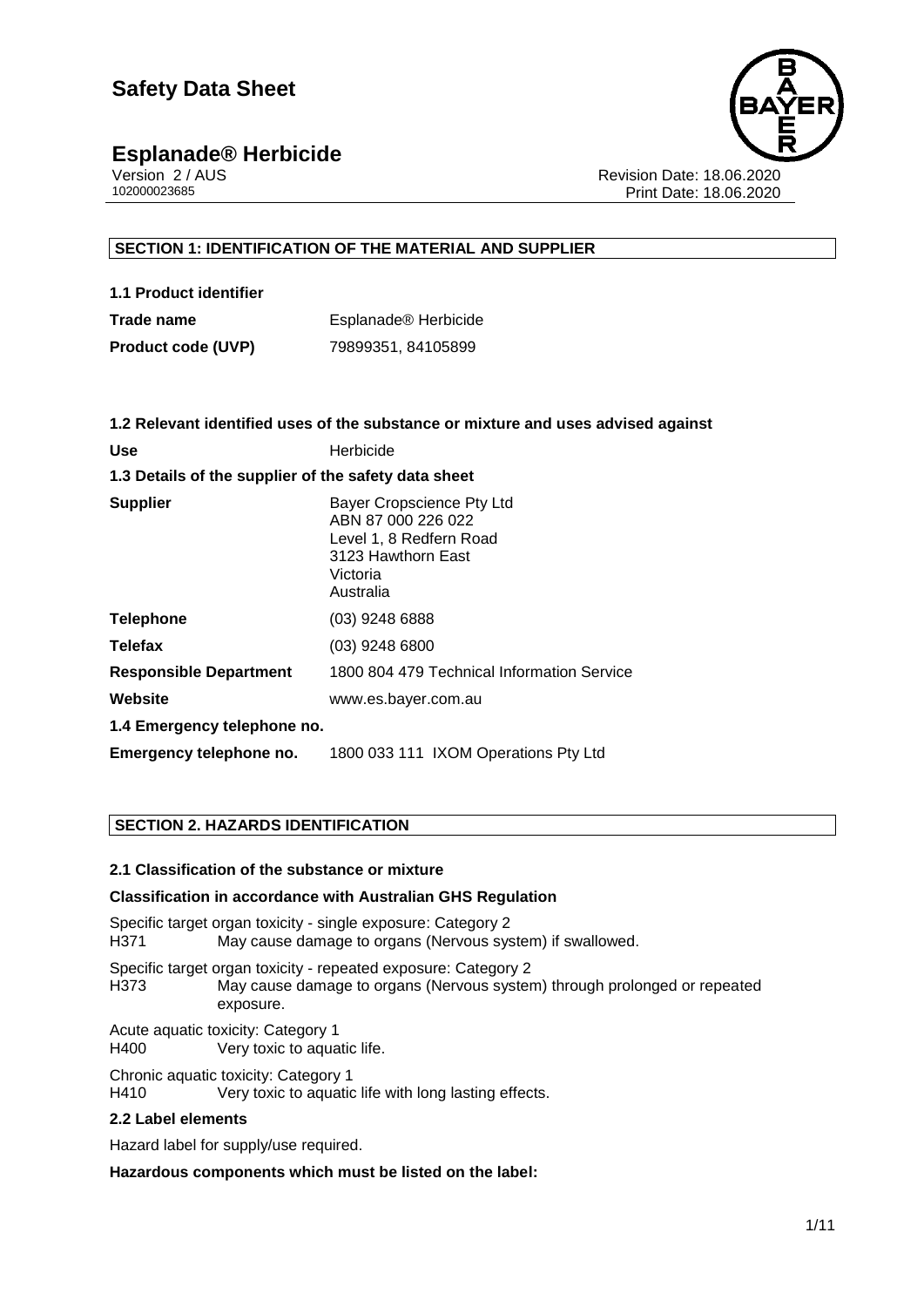# **Esplanade® Herbicide 2/11**



Version 2 / AUS Revision Date: 18.06.2020 102000023685<br>102000023685 Print Date: 18.06.2020

• Indaziflam

**Signal word:** Warning

## **Hazard statements**

| H371 | May cause damage to organs (Nervous system) if swallowed.                 |
|------|---------------------------------------------------------------------------|
| H373 | May cause damage to organs (Nervous system) through prolonged or repeated |
|      | exposure.                                                                 |
| H400 | Very toxic to aquatic life.                                               |
| H410 | Very toxic to aquatic life with long lasting effects.                     |

#### **Precautionary statements**

| Do not breathe mist.                                               |
|--------------------------------------------------------------------|
| Do not breathe spray.                                              |
| Wash hands thoroughly after handling.                              |
| Do not eat, drink or smoke when using this product.                |
| Get medical advice/ attention if you feel unwell.                  |
| IF exposed: Call a POISON CENTER or doctor/ physician.             |
| Store locked up.                                                   |
| Dispose of contents/container in accordance with local regulation. |
|                                                                    |

## **2.3 Other hazards**

No other hazards known.

## **SECTION 3. COMPOSITION/INFORMATION ON INGREDIENTS**

#### **Chemical nature**

Indaziflam 500 g/l Suspension concentrate (=flowable concentrate)(SC)

| Chemical name                             | CAS-No.       | Concentration [%]             |
|-------------------------------------------|---------------|-------------------------------|
| Indaziflam                                | 950782-86-2   | 45.46                         |
| Ethoxylated polyarylphenol                | 99734-09-5    | $\Rightarrow$ 0.10 - <= 25.00 |
| 1,2-Propanediol                           | $57 - 55 - 6$ | $>= 1.00$                     |
| 1,2-Benzisothiazol-3(2H)-one              | 2634-33-5     | $> 0.005 - 0.05$              |
| Other ingredients (non-hazardous) to 100% |               |                               |

## **SECTION 4. FIRST AID MEASURES**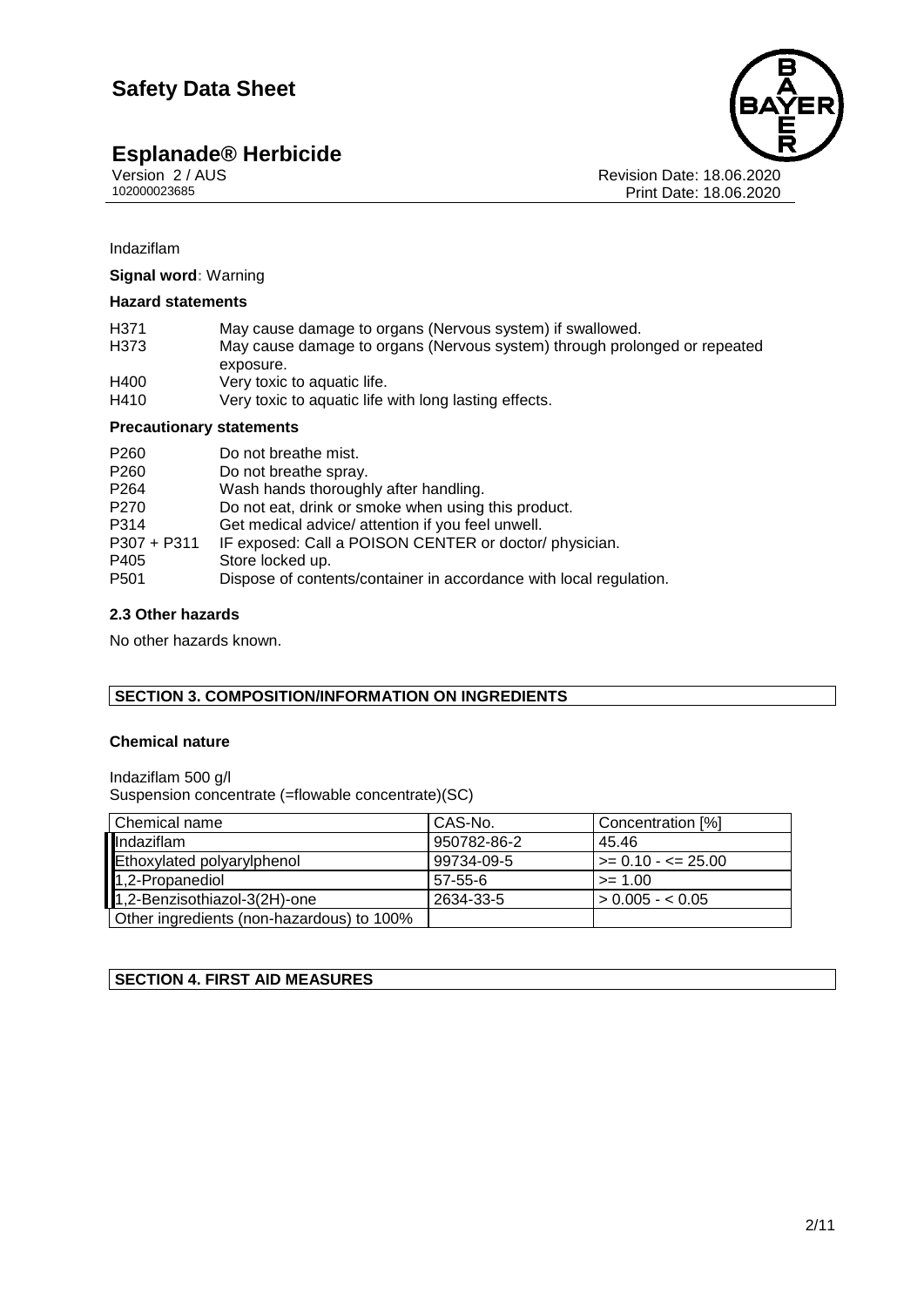# **Esplanade® Herbicide 3/11**



Version 2 / AUS Revision Date: 18.06.2020 102000023685 Print Date: 18.06.2020

**If poisoning occurs, immediately contact a doctor or Poisons Information Centre (telephone 13 11 26), and follow the advice given. Show this Safety Data Sheet to the doctor.**

| 4.1 Description of first aid measures                                          |                                                                                                                                                                                                                                                                                   |  |  |
|--------------------------------------------------------------------------------|-----------------------------------------------------------------------------------------------------------------------------------------------------------------------------------------------------------------------------------------------------------------------------------|--|--|
| <b>General advice</b>                                                          | When possible, have the product container or label with you when<br>calling a poison control center or doctor or going for treatment.                                                                                                                                             |  |  |
|                                                                                | Move out of dangerous area. Place and transport victim in stable<br>position (lying sideways). Remove contaminated clothing immediately<br>and dispose of safely.                                                                                                                 |  |  |
| <b>Inhalation</b>                                                              | Move to fresh air. Keep patient warm and at rest. Call a physician or<br>poison control center immediately.                                                                                                                                                                       |  |  |
| <b>Skin contact</b>                                                            | Wash off thoroughly with plenty of soap and water, if available with<br>polyethyleneglycol 400, subsequently rinse with water. If symptoms<br>persist, call a physician.                                                                                                          |  |  |
| Eye contact                                                                    | Rinse immediately with plenty of water, also under the eyelids, for at<br>least 15 minutes. Remove contact lenses, if present, after the first 5<br>minutes, then continue rinsing eye. Get medical attention if irritation<br>develops and persists.                             |  |  |
| Ingestion                                                                      | Rinse mouth. Do NOT induce vomiting. Call a physician or poison<br>control center immediately.                                                                                                                                                                                    |  |  |
|                                                                                | 4.2 Most important symptoms and effects, both acute and delayed                                                                                                                                                                                                                   |  |  |
| <b>Symptoms</b>                                                                | No symptoms known or expected.                                                                                                                                                                                                                                                    |  |  |
| 4.3 Indication of any immediate medical attention and special treatment needed |                                                                                                                                                                                                                                                                                   |  |  |
| <b>Treatment</b>                                                               | Treat symptomatically. In case of ingestion gastric lavage should be<br>considered in cases of significant ingestions only within the first 2<br>hours. However, the application of activated charcoal and sodium<br>sulphate is always advisable. There is no specific antidote. |  |  |

## **SECTION 5. FIRE FIGHTING MEASURES**

| 5.1 Extinguishing media                                         |                                                                                                                                                                |
|-----------------------------------------------------------------|----------------------------------------------------------------------------------------------------------------------------------------------------------------|
| <b>Suitable</b>                                                 | Use water spray, alcohol-resistant foam, dry chemical or carbon<br>dioxide.                                                                                    |
| 5.2 Special hazards arising<br>from the substance or<br>mixture | In the event of fire the following may be released:, Hydrogen cyanide<br>(hydrocyanic acid), Hydrogen fluoride, Carbon monoxide (CO),<br>Nitrogen oxides (NOx) |
| 5.3 Advice for firefighters                                     |                                                                                                                                                                |
| <b>Special protective</b><br>equipment for firefighters         | In the event of fire and/or explosion do not breathe fumes. In the event<br>of fire, wear self-contained breathing apparatus.                                  |
| <b>Further information</b>                                      | Contain the spread of the fire-fighting media. Do not allow run-off from<br>fire fighting to enter drains or water courses.                                    |
| <b>Hazchem Code</b>                                             | $\cdot$ 3Z                                                                                                                                                     |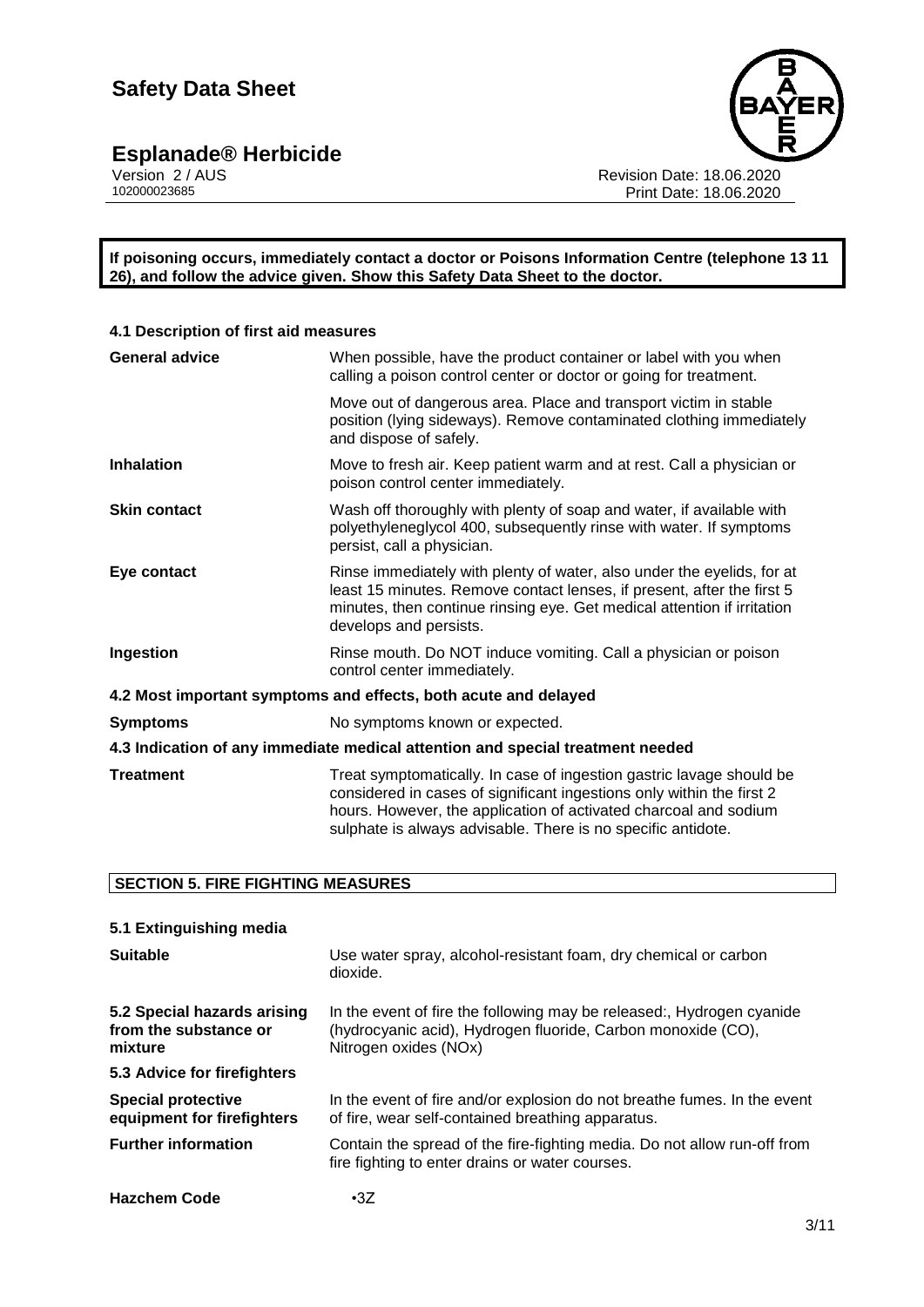# **Esplanade® Herbicide 4/11**





Version 2 / AUS Revision Date: 18.06.2020 102000023685 Print Date: 18.06.2020

## **SECTION 6. ACCIDENTAL RELEASE MEASURES**

## **6.1 Personal precautions, protective equipment and emergency procedures**

| <b>Precautions</b>                      | Avoid contact with spilled product or contaminated surfaces. Use<br>personal protective equipment.                                                                                                                                                       |
|-----------------------------------------|----------------------------------------------------------------------------------------------------------------------------------------------------------------------------------------------------------------------------------------------------------|
| <b>6.2 Environmental</b><br>precautions | Do not allow to get into surface water, drains and ground water.                                                                                                                                                                                         |
|                                         | 6.3 Methods and materials for containment and cleaning up                                                                                                                                                                                                |
| Methods for cleaning up                 | Soak up with inert absorbent material (e.g. sand, silica gel, acid<br>binder, universal binder, sawdust). Clean contaminated floors and<br>objects thoroughly, observing environmental regulations. Keep in<br>suitable, closed containers for disposal. |
| 6.4 Reference to other<br>sections      | Information regarding safe handling, see section 7.<br>Information regarding personal protective equipment, see section 8.<br>Information regarding waste disposal, see section 13.                                                                      |

## **SECTION 7. HANDLING AND STORAGE**

#### **7.1 Precautions for safe handling**

| Advice on safe handling                                   | Use only in area provided with appropriate exhaust ventilation.                                                                                                                                                                                                                                      |  |  |
|-----------------------------------------------------------|------------------------------------------------------------------------------------------------------------------------------------------------------------------------------------------------------------------------------------------------------------------------------------------------------|--|--|
| <b>Advice on protection</b><br>against fire and explosion | Keep away from heat and sources of ignition.                                                                                                                                                                                                                                                         |  |  |
| Hygiene measures                                          | Avoid contact with skin, eyes and clothing. Keep working clothes<br>separately. Wash hands before breaks and immediately after handling<br>the product. Remove soiled clothing immediately and clean thoroughly<br>before using again. Garments that cannot be cleaned must be<br>destroyed (burnt). |  |  |
|                                                           | 7.2 Conditions for safe storage, including any incompatibilities                                                                                                                                                                                                                                     |  |  |
| <b>Requirements for storage</b><br>areas and containers   | Keep containers tightly closed in a dry, cool and well-ventilated place.<br>Store in original container. Store in a place accessible by authorized<br>persons only. Protect from freezing. Keep away from direct sunlight.                                                                           |  |  |

## **Advice on common storage** Keep away from food, drink and animal feedingstuffs.

#### **SECTION 8. EXPOSURE CONTROLS / PERSONAL PROTECTION**

#### **8.1 Control parameters**

| <b>Components</b> | CAS-No.       | <b>Control parameters</b> | <b>Update</b> | <b>Basis</b> |
|-------------------|---------------|---------------------------|---------------|--------------|
| Indaziflam        | 950782-86-2   | $0.56 \,\mathrm{mg/m3}$   |               | OES BCS*     |
|                   |               | (TWA)                     |               |              |
| 1,2-Propanediol   | $57 - 55 - 6$ | $10 \text{ mg/m}$         | 12 2011       | AU NOEL      |
|                   |               | (TWA)                     |               |              |
| (Particulate.)    |               |                           |               |              |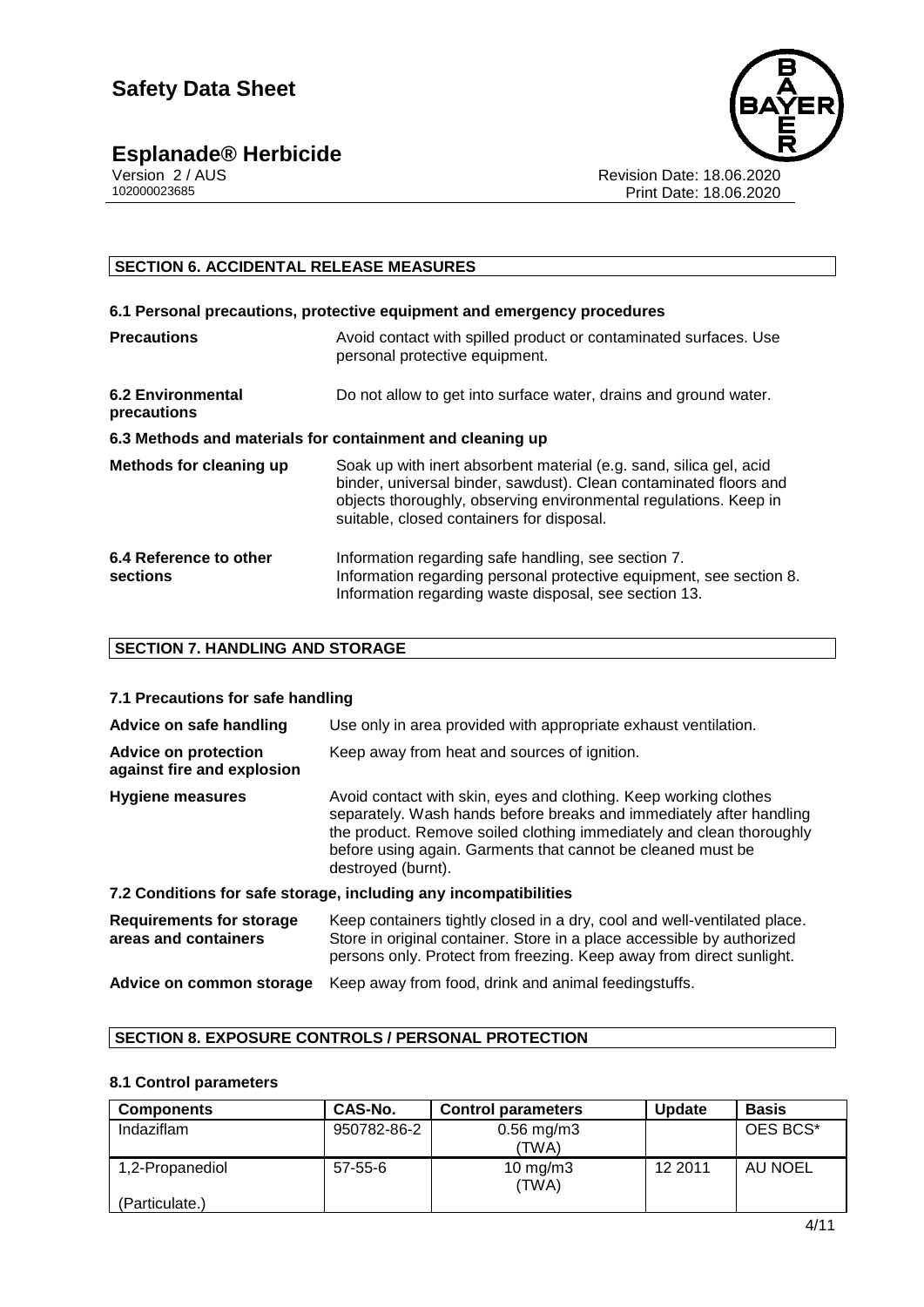# **Esplanade® Herbicide 5/11**



Version 2 / AUS Revision Date: 18.06.2020 102000023685 Print Date: 18.06.2020

| 1.2-Propanediol                     | $57 - 55 - 6$ | 474 mg/m3/150 ppm<br>'TWA) | 12 2011 | AU NOEL |
|-------------------------------------|---------------|----------------------------|---------|---------|
| (Total vapour and<br>particulates.) |               |                            |         |         |

\*OES BCS: Internal Bayer AG, Crop Science Division "Occupational Exposure Standard"

## **8.2 Exposure controls**

| <b>Respiratory protection</b> | Respiratory protection is not required under anticipated<br>circumstances of exposure.<br>Respiratory protection should only be used to control residual risk of<br>short duration activities, when all reasonably practicable steps have<br>been taken to reduce exposure at source e.g. containment and/or<br>local extract ventilation. Always follow respirator manufacturer's<br>instructions regarding wearing and maintenance. |                                                                                                                                                                                                                                                                                                                                                                                                                                                                                                                                                                                                          |  |
|-------------------------------|---------------------------------------------------------------------------------------------------------------------------------------------------------------------------------------------------------------------------------------------------------------------------------------------------------------------------------------------------------------------------------------------------------------------------------------|----------------------------------------------------------------------------------------------------------------------------------------------------------------------------------------------------------------------------------------------------------------------------------------------------------------------------------------------------------------------------------------------------------------------------------------------------------------------------------------------------------------------------------------------------------------------------------------------------------|--|
| <b>Hand protection</b>        | contact time.<br>drinking, smoking or using the toilet.<br>Material<br>Rate of permeability<br>Glove thickness<br>Protective index<br><b>Directive</b>                                                                                                                                                                                                                                                                                | Please observe the instructions regarding permeability and<br>breakthrough time which are provided by the supplier of the gloves.<br>Also take into consideration the specific local conditions under which<br>the product is used, such as the danger of cuts, abrasion, and the<br>Wash gloves when contaminated. Dispose of when contaminated<br>inside, when perforated or when contamination on the outside cannot<br>be removed. Wash hands frequently and always before eating,<br>Nitrile rubber<br>> 480 min<br>$> 0.4$ mm<br>Class <sub>6</sub><br>Protective gloves complying with EN<br>374. |  |
| Eye protection                | Wear goggles (conforming to EN166, Field of Use $=$ 5 or equivalent).                                                                                                                                                                                                                                                                                                                                                                 |                                                                                                                                                                                                                                                                                                                                                                                                                                                                                                                                                                                                          |  |
| Skin and body protection      | Wear standard coveralls and Category 3 Type 4 suit.<br>If there is a risk of significant exposure, consider a higher protective<br>type suit.<br>Wear two layers of clothing wherever possible. Polyester/cotton or<br>cotton overalls should be worn under chemical protection suit and<br>should be professionally laundered frequently.                                                                                            |                                                                                                                                                                                                                                                                                                                                                                                                                                                                                                                                                                                                          |  |
| <b>Engineering Controls</b>   |                                                                                                                                                                                                                                                                                                                                                                                                                                       |                                                                                                                                                                                                                                                                                                                                                                                                                                                                                                                                                                                                          |  |
| Advice on safe handling       |                                                                                                                                                                                                                                                                                                                                                                                                                                       | Use only in area provided with appropriate exhaust ventilation.                                                                                                                                                                                                                                                                                                                                                                                                                                                                                                                                          |  |

## **SECTION 9. PHYSICAL AND CHEMICAL PROPERTIES**

## **9.1Information on basic physical and chemical properties**

| <b>Form</b>            | suspension           |
|------------------------|----------------------|
| <b>Colour</b>          | white to light beige |
| Odour                  | weak, characteristic |
| <b>Odour Threshold</b> | No data available    |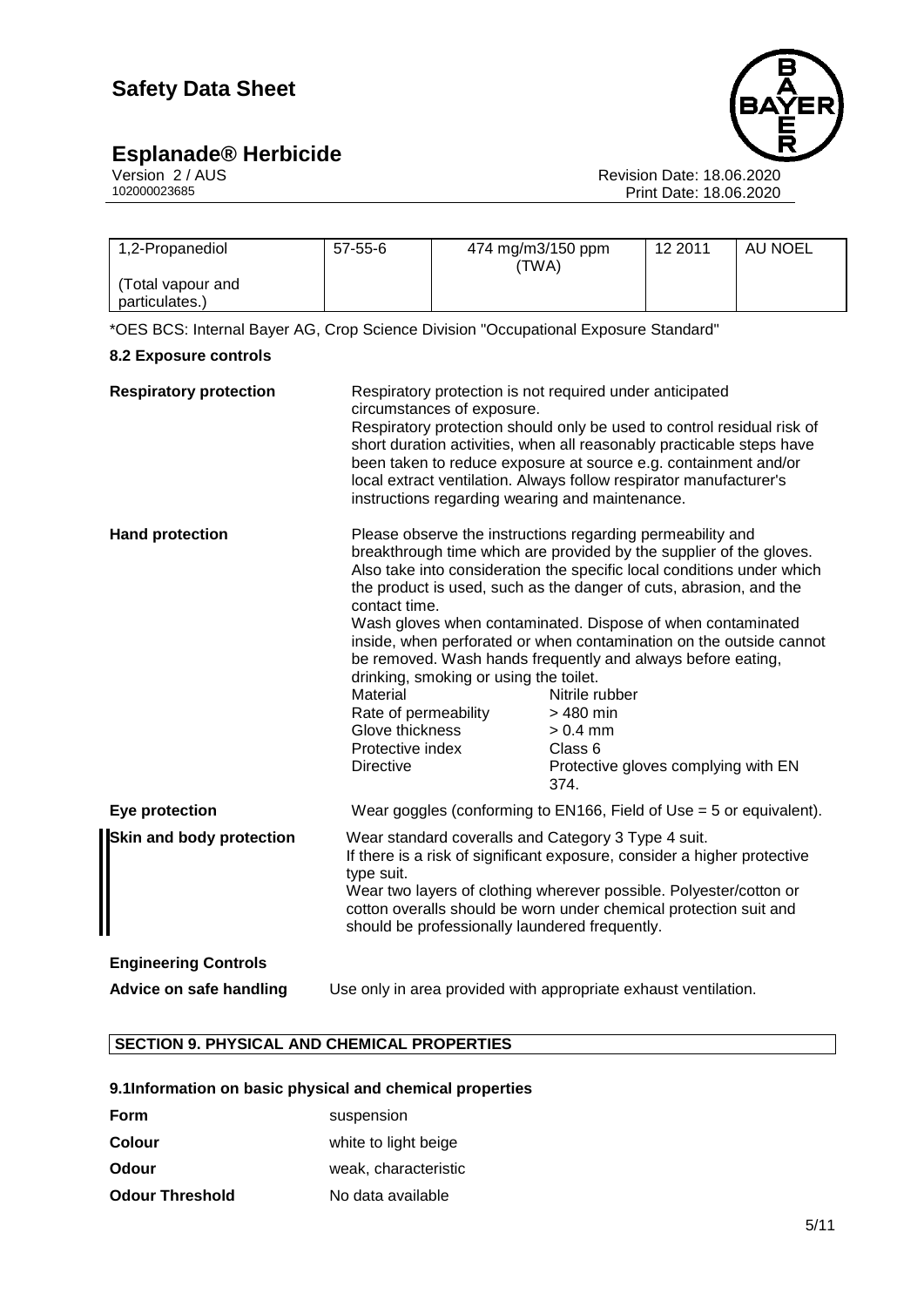# **Esplanade® Herbicide 6/11**

Version 2 / AUS Revision Date: 18.06.2020 102000023685 Print Date: 18.06.2020

| pH                                                       | 7.0 - 8.5 (1 %) (23 °C) (deionized water)<br>$7.5 - 9.5$ (100 %) (23 °C) |
|----------------------------------------------------------|--------------------------------------------------------------------------|
| <b>Melting point/range</b>                               | No data available                                                        |
| <b>Boiling Point</b>                                     | No data available                                                        |
| <b>Flash point</b>                                       | > 100 °C<br>Not relevant; aqueous solution                               |
| <b>Flammability</b>                                      | No data available                                                        |
| <b>Auto-ignition temperature</b>                         | 555 $^{\circ}$ C                                                         |
| Self-accelarating<br>decomposition temperature<br>(SADT) | No data available                                                        |
| <b>Upper explosion limit</b>                             | No data available                                                        |
| <b>Lower explosion limit</b>                             | No data available                                                        |
| Vapour pressure                                          | No data available                                                        |
| <b>Evaporation rate</b>                                  | No data available                                                        |
| <b>Relative vapour density</b>                           | No data available                                                        |
| <b>Relative density</b>                                  | No data available                                                        |
| <b>Density</b>                                           | ca. 1.10 g/cm <sup>3</sup> (20 °C)                                       |
| <b>Water solubility</b>                                  | suspensive                                                               |
| <b>Partition coefficient: n-</b><br>octanol/water        | Indaziflam: log Pow: 3.7 (20 $^{\circ}$ C) (pH 7)                        |
| Viscosity, dynamic                                       | 250 - 400 mPa.s (20 °C) Velocity gradient 20 /s                          |
|                                                          | 100 - 250 mPa.s (20 °C) Velocity gradient 100 /s                         |
| <b>Viscosity, kinematic</b>                              | No data available                                                        |
| <b>Surface tension</b>                                   | 30.9 mN/m (25 °C)<br>Determined in the undiluted form.                   |
| <b>Oxidizing properties</b>                              | No oxidizing properties                                                  |
| <b>Explosivity</b>                                       | Not explosive<br>92/69/EEC, A.14 / OECD 113                              |
| 9.20ther information                                     | Further safety related physical-chemical data are not known.             |

## **SECTION 10. STABILITY AND REACTIVITY**

| <b>10.1 Reactivity</b>         |                                              |
|--------------------------------|----------------------------------------------|
| <b>Thermal decomposition</b>   | Stable under normal conditions.              |
| <b>10.2 Chemical stability</b> | Stable under recommended storage conditions. |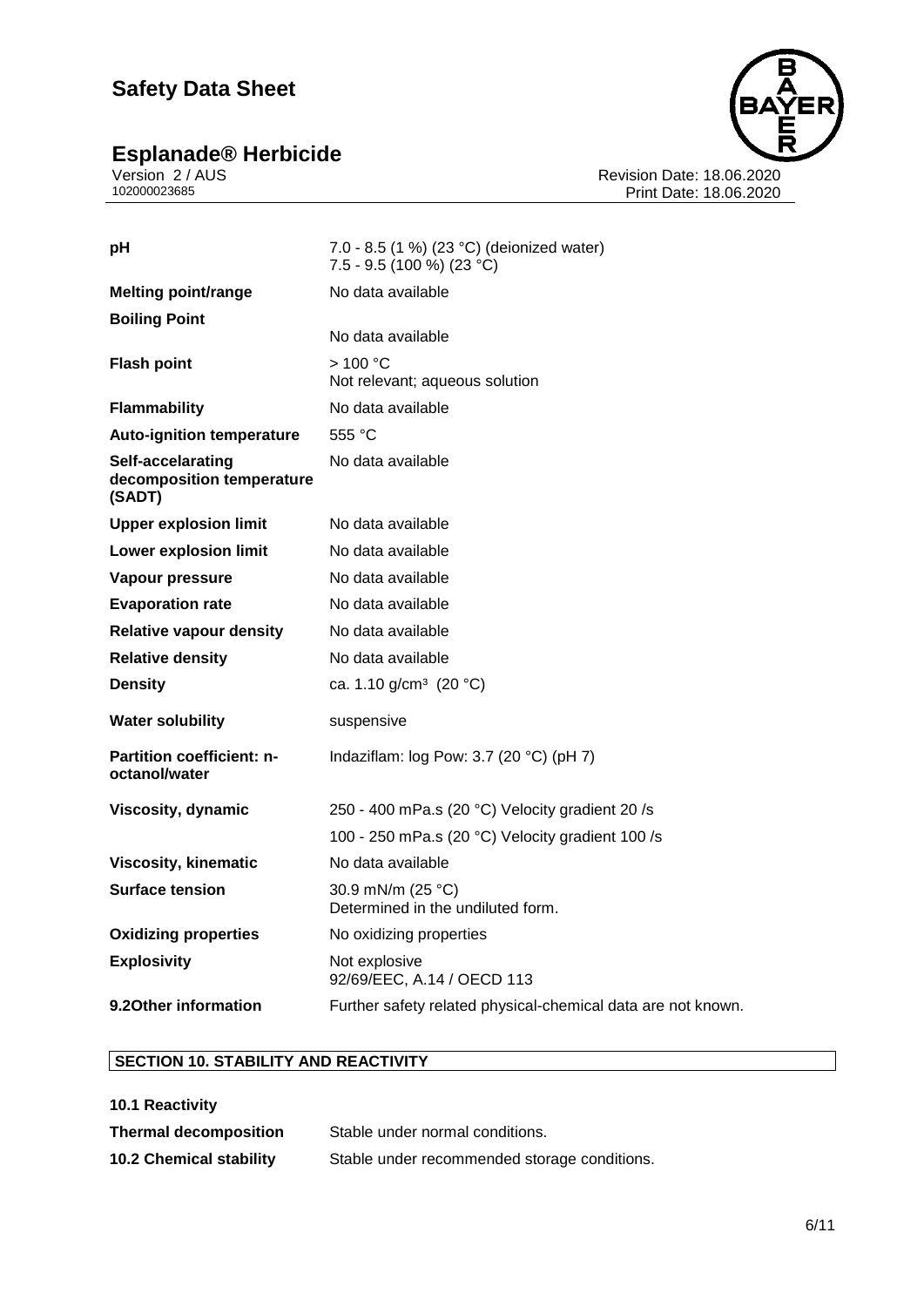# **Esplanade® Herbicide 7/11**



Version 2 / AUS Revision Date: 18.06.2020 Print Date: 18.06.2020

| 10.3 Possibility of<br>hazardous reactions      | No hazardous reactions when stored and handled according to<br>prescribed instructions. |
|-------------------------------------------------|-----------------------------------------------------------------------------------------|
| <b>10.4 Conditions to avoid</b>                 | Extremes of temperature and direct sunlight.                                            |
|                                                 | <b>10.5 Incompatible materials</b> Store only in the original container.                |
| <b>10.6 Hazardous</b><br>decomposition products | No decomposition products expected under normal conditions of use.                      |

## **SECTION 11. TOXICOLOGICAL INFORMATION**

#### **11.1 Information on toxicological effects**

| <b>Acute oral toxicity</b>                  | $LD50$ (Rat) > 2,000 mg/kg                                                                                                                          |
|---------------------------------------------|-----------------------------------------------------------------------------------------------------------------------------------------------------|
| <b>Acute inhalation toxicity</b>            | $LC50$ (Rat) > 2.53 mg/l<br>Exposure time: 4 h<br>Determined in the form of a respirable aerosol.<br>No deaths<br>Highest attainable concentration. |
| <b>Acute dermal toxicity</b>                | $LD50$ (Rat) $> 2,000$ mg/kg                                                                                                                        |
| <b>Skin corrosion/irritation</b>            | No skin irritation (Rabbit)                                                                                                                         |
| Serious eye damage/eye<br>irritation        | No eye irritation (Rabbit)                                                                                                                          |
| <b>Respiratory or skin</b><br>sensitisation | Non-sensitizing. (Mouse)<br>OECD Test Guideline 429, local lymph node assay (LLNA)                                                                  |

#### **Assessment mutagenicity**

Indaziflam was not mutagenic or genotoxic in a battery of in vitro and in vivo tests.

#### **Assessment carcinogenicity**

Indaziflam was not carcinogenic in lifetime feeding studies in rats and mice.

#### **Assessment toxicity to reproduction**

Indaziflam was not a primary reproductive toxicant in a two-generation study in rats.

#### **Assessment developmental toxicity**

Indaziflam did not cause developmental toxicity in rats and rabbits.

#### **Assessment STOT Specific target organ toxicity – single exposure**

Indaziflam: May cause damage to organs in nervous system following oral route.

#### **Assessment STOT Specific target organ toxicity – repeated exposure**

Indaziflam caused neurobehavioral effects and/or neuropathological changes in subchronic studies in rats and dogs. Indaziflam: May cause damage to organs (Nervous system) through prolonged or repeated exposure.

#### **Aspiration hazard**

Based on available data, the classification criteria are not met.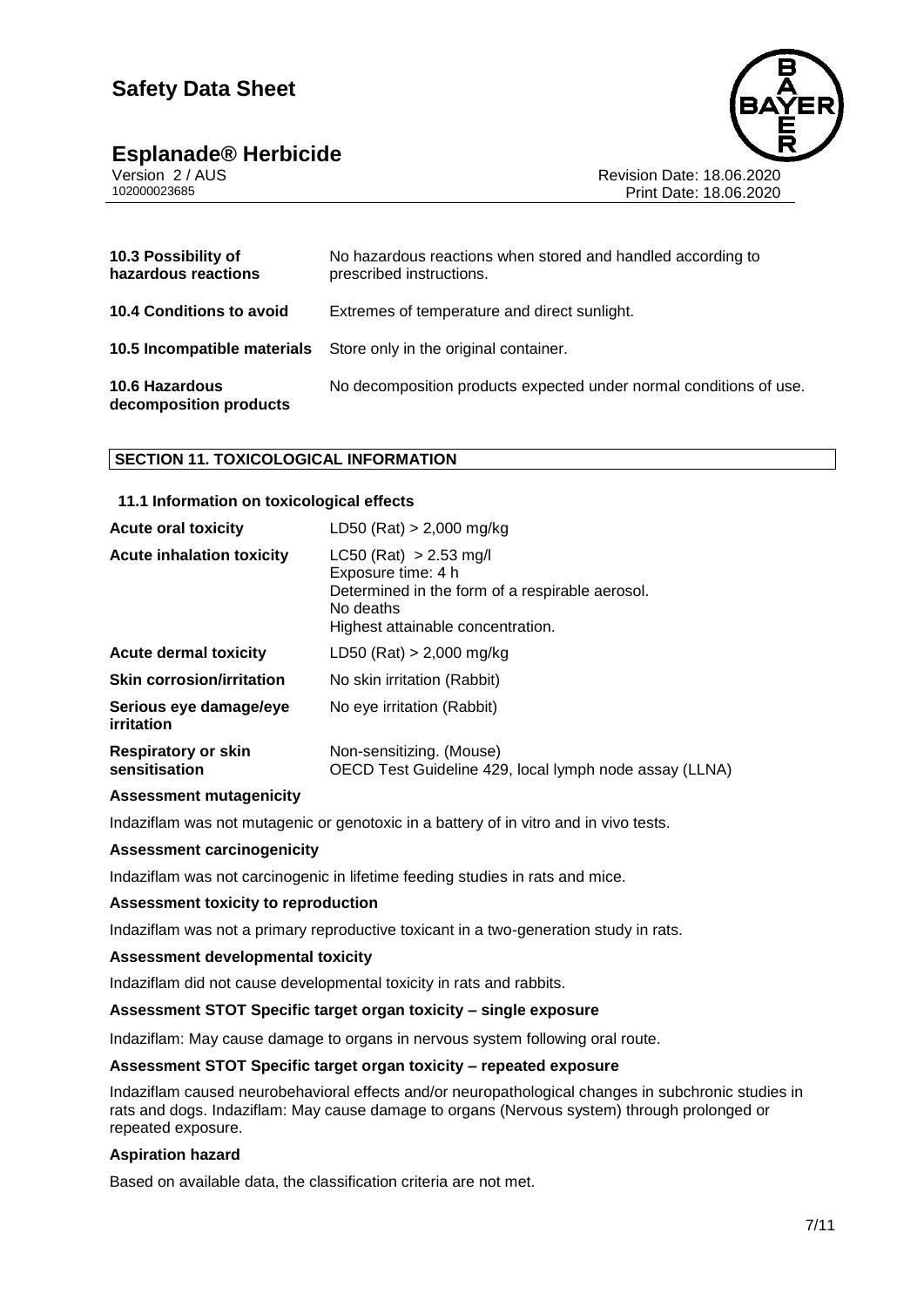# **Esplanade<sup>®</sup> Herbicide**<br>Version 2/AUS



Version 2 / AUS Revision Date: 18.06.2020 Print Date: 18.06.2020

#### **Information on likely routes of exposure**

Caution! Harmful if swallowed or absorbed through skin., Harmful if inhaled., Avoid contact with skin, eyes and clothing., Avoid breathing spray mist. Harmful if inhaled. Harmful if absorbed through skin. Moderate eye irritation. Harmful if swallowed. Eye contact, Inhalation, Skin Absorption, Ingestion Toxic to fish and aquatic invertebrates., This product may cause adverse effects on non-target plants.

#### **Early onset symptoms related to exposure** Refer to Section 4

**Delayed health effects from exposure** Refer to Section 11

# **Exposure levels and health effects**

Refer to Section 4

# **Interactive effects**

Not known

#### **When specific chemical data is not available** Not applicable

**Mixture of chemicals**

Refer to Section 2.1

## **SECTION 12. ECOLOGICAL INFORMATION**

## **12.1 Toxicity**

| <b>Toxicity to fish</b>                     | LC50 (Lepomis macrochirus (Bluegill sunfish)) 0.85 mg/l<br>Exposure time: 96 h                                                                       |
|---------------------------------------------|------------------------------------------------------------------------------------------------------------------------------------------------------|
| <b>Toxicity to aquatic</b><br>invertebrates | EC50 (Daphnia magna (Water flea)) > 100 mg/l<br>Exposure time: 48 h                                                                                  |
| <b>Toxicity to aquatic plants</b>           | EC50 (Lemna gibba (gibbous duckweed)) 0.000151 mg/l<br>Growth rate; Exposure time: 7 d<br>Test conducted with a similar formulation.                 |
|                                             | EC50 (Raphidocelis subcapitata (freshwater green alga)) 0.094 mg/l<br>Growth rate; Exposure time: 72 h<br>Test conducted with a similar formulation. |
| 12.2 Persistence and degradability          |                                                                                                                                                      |
| <b>Biodegradability</b>                     | Indaziflam:<br>Not rapidly biodegradable                                                                                                             |
| Koc                                         | Indaziflam: Koc: 496                                                                                                                                 |
| 12.3 Bioaccumulative potential              |                                                                                                                                                      |
| <b>Bioaccumulation</b>                      | Indaziflam: Bioconcentration factor (BCF) 66                                                                                                         |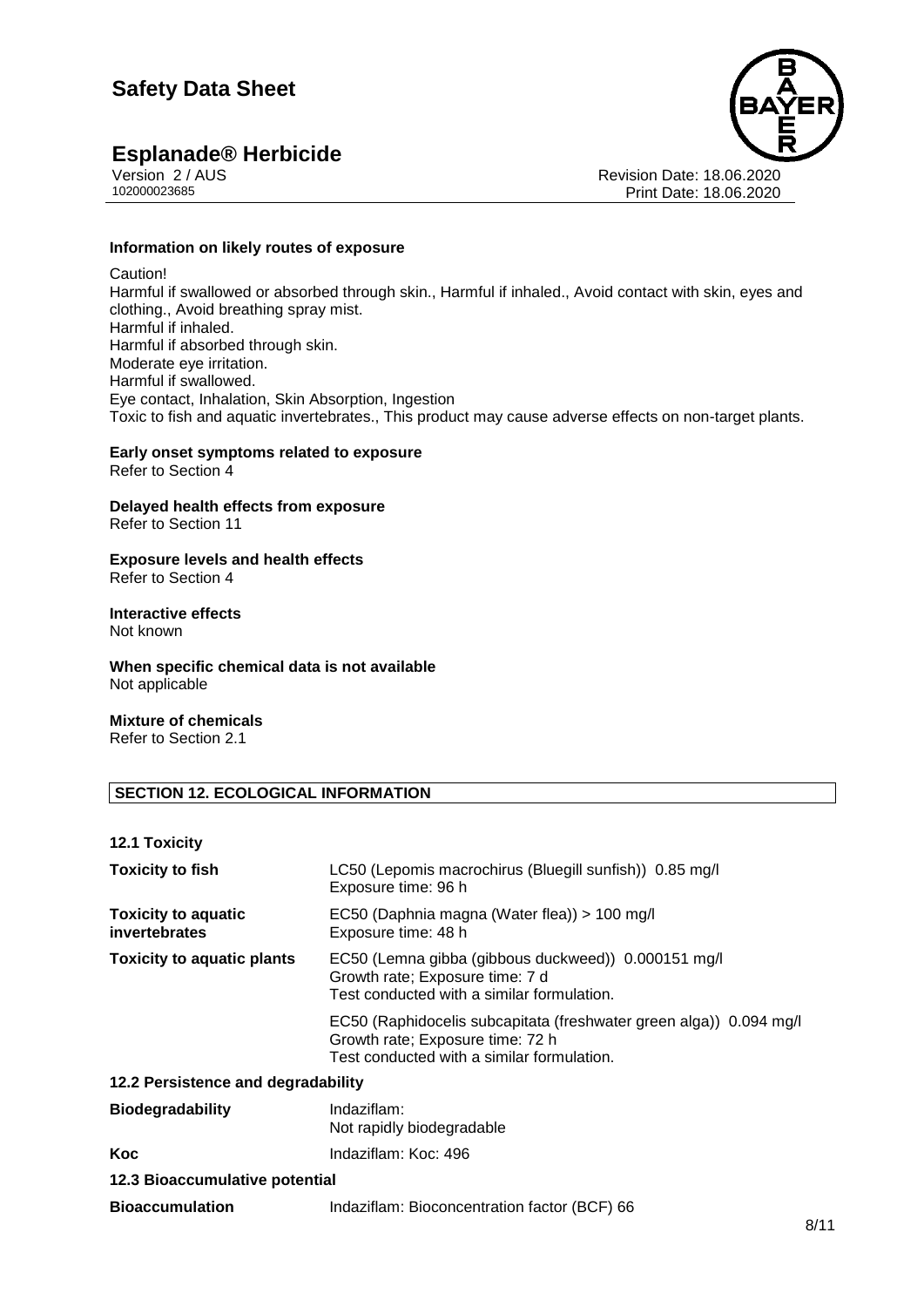# **Esplanade<sup>®</sup> Herbicide**



Version 2 / AUS Revision Date: 18.06.2020 Print Date: 18.06.2020

|                                             | Does not bioaccumulate.                |
|---------------------------------------------|----------------------------------------|
| 12.4 Mobility in soil                       |                                        |
| <b>Mobility in soil</b>                     | Indaziflam: Moderately mobile in soils |
| 12.5 Other adverse effects                  |                                        |
| <b>Additional ecological</b><br>information | No other effects to be mentioned.      |

#### **SECTION 13. DISPOSAL CONSIDERATIONS**

Triple-rinse containers before disposal. Add rinsings to spray tank. Do not dispose of undiluted chemicals on site. If recycling, replace cap and return clean containers to recycler or designated collection point. If not recycling, break, crush, or puncture and deliver empty packaging to an approved waste management facility. If an approved waste management facility is not available, bury the empty packaging 500 mm below the surface in a disposal pit specifically marked and set up for this purpose, clear of waterways, desirable vegetation and tree roots, in compliance with relevant Local, State or Territory government regulations. Do not burn empty containers or product.

## **SECTION 14. TRANSPORT INFORMATION**

#### **ADG**

| UN number                  | 3082                                         |
|----------------------------|----------------------------------------------|
| Transport hazard class(es) | 9                                            |
| <b>Subsidiary Risk</b>     | None                                         |
| Packaging group            | Ш                                            |
| Description of the goods   | ENVIRONMENTALLY HAZARDOUS SUBSTANCE, LIQUID, |
|                            | N.O.S.                                       |
|                            | (INDAZIFLAM SOLUTION)                        |
| Hazchem Code               | $\cdot 37$                                   |

AU01: Environmentally Hazardous Substances meeting the descriptions of UN 3077 or UN 3082 are not subject to this Code when transported by road or rail in;

a) packagings that do not incorporate a receptacle exceeding 500 kg(L); or

b) IBCs

#### **IMDG**

| .           |                            |                                              |
|-------------|----------------------------|----------------------------------------------|
|             | UN number                  | 3082                                         |
|             | Transport hazard class(es) | 9                                            |
|             | <b>Subsidiary Risk</b>     | None                                         |
|             | Packaging group            | Ш                                            |
|             | Marine pollutant           | <b>YES</b>                                   |
|             | Description of the goods   | ENVIRONMENTALLY HAZARDOUS SUBSTANCE, LIQUID, |
|             |                            | N.O.S.                                       |
|             |                            | (INDAZIFLAM SOLUTION)                        |
| <b>IATA</b> |                            |                                              |
|             | UN number                  | 3082                                         |
|             | Transport hazard class(es) | 9                                            |
|             | <b>Subsidiary Risk</b>     | None                                         |
|             | Packaging group            | Ш                                            |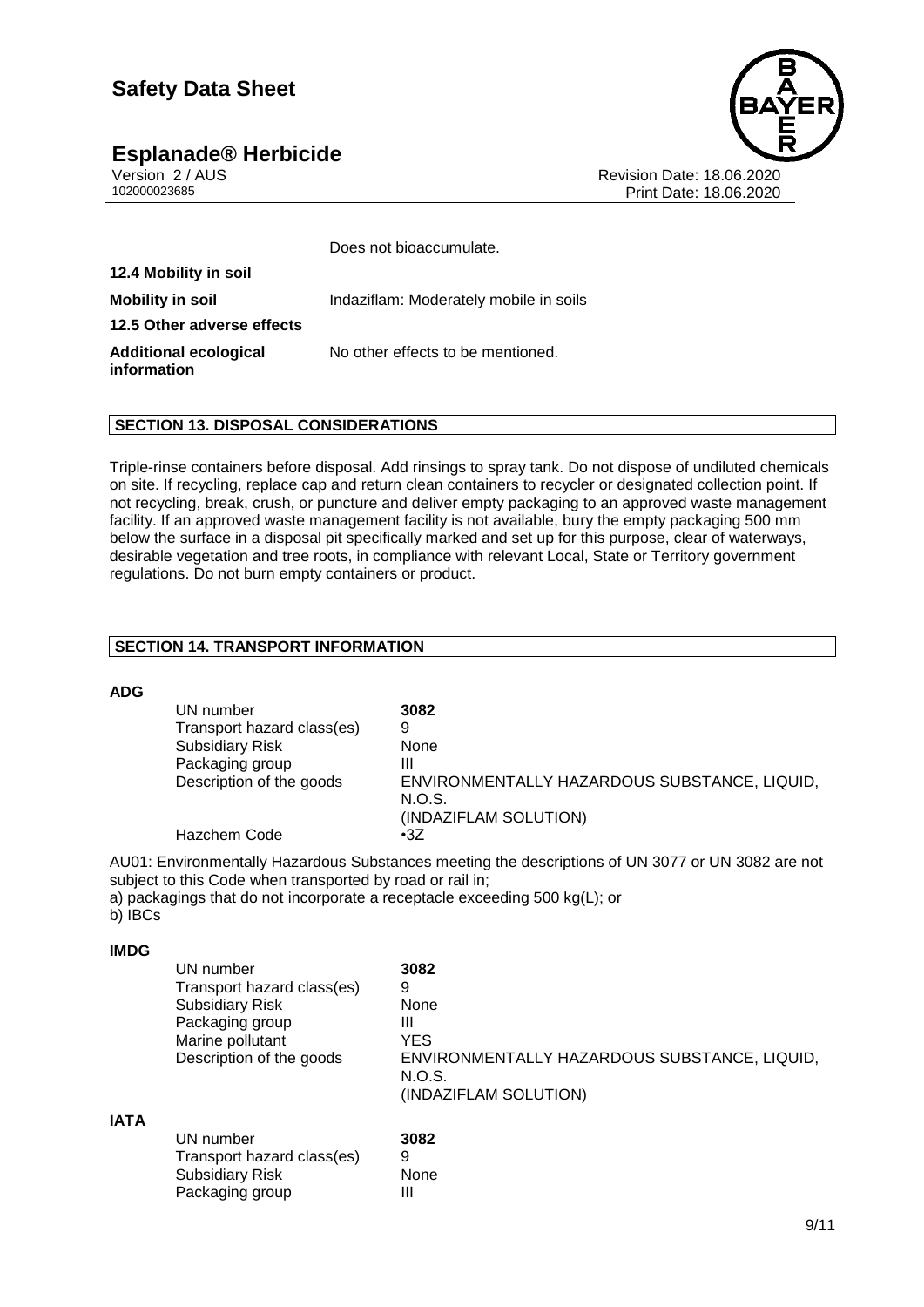# **Esplanade® Herbicide**<br>Version 2/AUS



Version 2 / AUS Revision Date: 18.06.2020 Print Date: 18.06.2020

Environm. Hazardous Mark YES<br>Description of the goods ENV

ENVIRONMENTALLY HAZARDOUS SUBSTANCE, LIQUID, N.O.S. (INDAZIFLAM SOLUTION )

## **SECTION 15. REGULATORY INFORMATION**

Registered according to the Agricultural and Veterinary Chemicals Code Act 1994 Australian Pesticides and Veterinary Medicines Authority approval number: 86235

#### **SECTION 16. OTHER INFORMATION**

**Trademark information** Esplanade® is a Registered Trademark of the Bayer Group.

#### **Abbreviations and acronyms**

| <b>ADN</b>     | European Agreement concerning the International Carriage of Dangerous Goods by<br><b>Inland Waterways</b>                           |
|----------------|-------------------------------------------------------------------------------------------------------------------------------------|
| ADR.           | European Agreement concerning the International Carriage of Dangerous Goods by<br>Road                                              |
| <b>ATE</b>     | Acute toxicity estimate                                                                                                             |
| AU OEL         | Australia. OELs. (Adopted National Exposure Standards for Atmospheric<br>Contaminants in the Occupational Environment)              |
| CAS-Nr.        | <b>Chemical Abstracts Service number</b>                                                                                            |
| <b>CEILING</b> | Ceiling Limit Value                                                                                                                 |
| Conc.          | Concentration                                                                                                                       |
| EC-No.         | European community number                                                                                                           |
| <b>ECx</b>     | Effective concentration to x %                                                                                                      |
| <b>EINECS</b>  | European inventory of existing commercial substances                                                                                |
| <b>ELINCS</b>  | European list of notified chemical substances                                                                                       |
| EN             | European Standard                                                                                                                   |
| EU             | European Union                                                                                                                      |
| <b>IATA</b>    | International Air Transport Association                                                                                             |
| <b>IBC</b>     | International Code for the Construction and Equipment of Ships Carrying Dangerous<br>Chemicals in Bulk (IBC Code)                   |
| ICx            | Inhibition concentration to x %                                                                                                     |
| <b>IMDG</b>    | International Maritime Dangerous Goods                                                                                              |
| <b>LCx</b>     | Lethal concentration to x %                                                                                                         |
| <b>LDx</b>     | Lethal dose to x %                                                                                                                  |
| LOEC/LOEL      | Lowest observed effect concentration/level                                                                                          |
| <b>MARPOL</b>  | MARPOL: International Convention for the prevention of marine pollution from ships                                                  |
| N.O.S.         | Not otherwise specified                                                                                                             |
| NOEC/NOEL      | No observed effect concentration/level                                                                                              |
| OECD           | Organization for Economic Co-operation and Development                                                                              |
| <b>OES BCS</b> | OES BCS: Internal Bayer AG, Crop Science Division "Occupational Exposure<br>Standard"                                               |
| <b>PEAK</b>    | PEAK: Exposure Standard - Peak means a maximum or peak airborne concentration                                                       |
|                | of a particular substance determined over the shortest analytically practicable period of<br>time which does not exceed 15 minutes. |
| <b>RID</b>     | Regulations concerning the International Carriage of Dangerous Goods by Rail                                                        |
| <b>SK-SEN</b>  | Skin sensitiser                                                                                                                     |